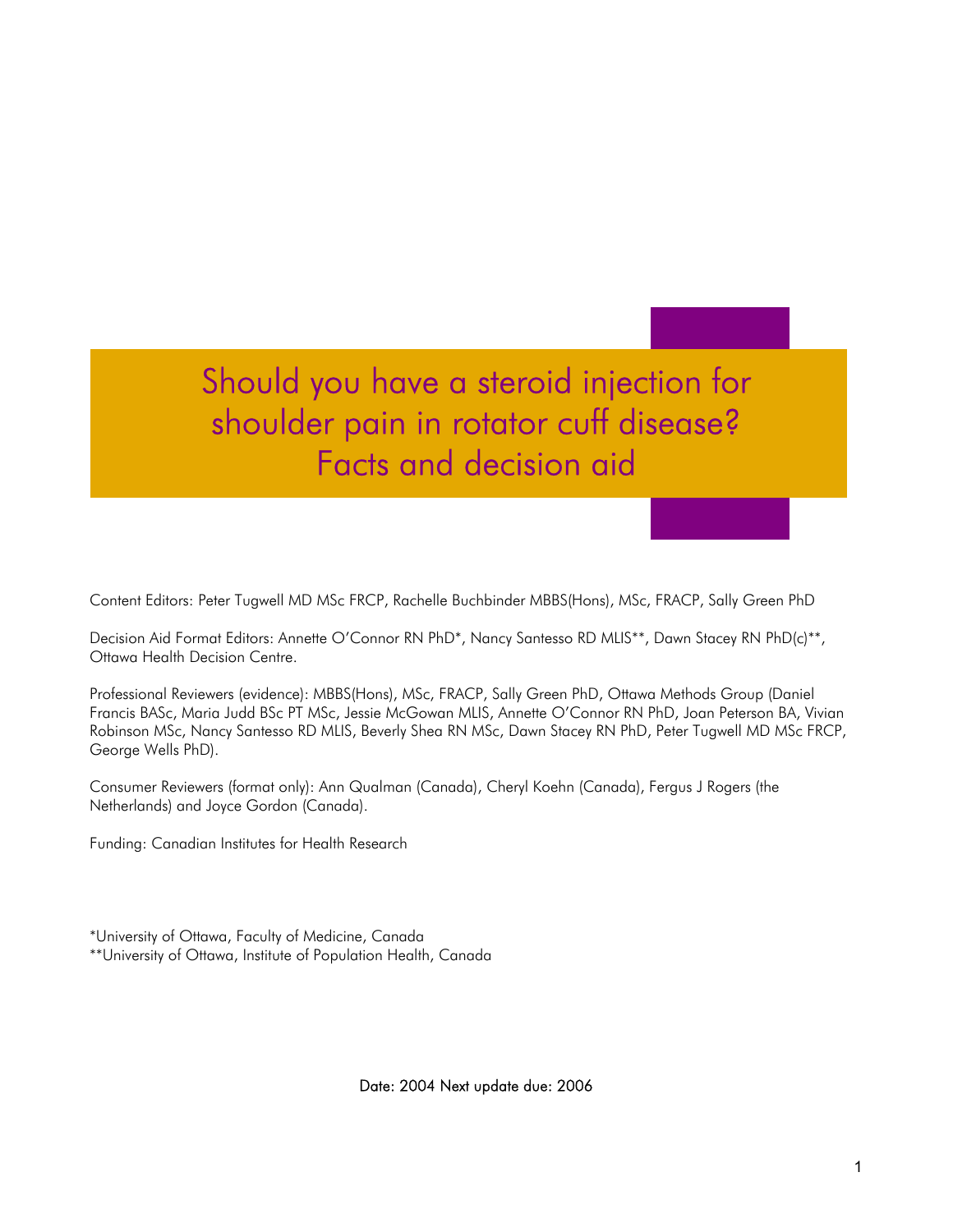# What is rotator cuff disease?

The rotator cuff is a group of tendons that surround the shoulder joint and attach to muscles that move the shoulder. In some people, the muscles and tendons are pinched when they move their shoulder over and over again. The pinching can cause the rotator cuff to swell, break down, and it may tear away from the bone – this is called rotator cuff disease or tendonitis. In a lot of people this may happen as part of normal aging and they will not have any symptoms. But many people with rotator cuff disease have pain or aching in the shoulder which may be worse at night or when lifting their arm up.

The pain will often go away after a while. Not getting treatment and waiting for the pain and swelling to go away is an option. But while waiting for it to go away, a person may not be able to or find it hard to:

| • move or lift their arms | • play sports | • work well | • do daily routines |
|---------------------------|---------------|-------------|---------------------|
|---------------------------|---------------|-------------|---------------------|

# What can you do on your own to manage your disease?

 $\overline{1}$  Hot or cold packs  $\overline{1}$  Rest and relaxation  $\overline{1}$  Activity that puts less stress on the shoulder

# What treatments are used for rotator cuff disease?

Many kinds of treatment may be used alone or together. The common (generic) names of treatments are shown below:

- 1. *Pain medicines and non-steroidal anti-inflammatory drugs (NSAIDs)*
- Acetaminophen Etodolac Paproxen Acetylsalicylic acid
- Ibuprofen Piroxicam Celecoxib Indomethacin
- Rofecoxib Diclofenac Meloxicam Sulindac
- 2. *Steroid injections*
- Subacromial (into a space around shoulder joint) Intra-articular (into shoulder joint)
- 3. *Physical therapy options*
- Structured exercise program Mobilisation Pulsed electromagnetic field
- 
- 4. *Suprascapular nerve block*
- 5. *Extracorporeal shock wave therapy*

# What about other treatments you may have heard about?

There is not enough evidence about the effects of some treatments. For example:

- Laser therapy Ultrasound Acupuncture
- Shock wave therapy (may work if have calcium deposits around the shoulder)

# What are your choices? How can you decide?

Treatment for your disease will depend on your condition and your doctor's advice. You need to know the good points (pros) and the bad points (cons) about a treatment before you can decide.

When your doctor offers you a choice of steroid injections because other drugs are not working well enough, this guide may help you.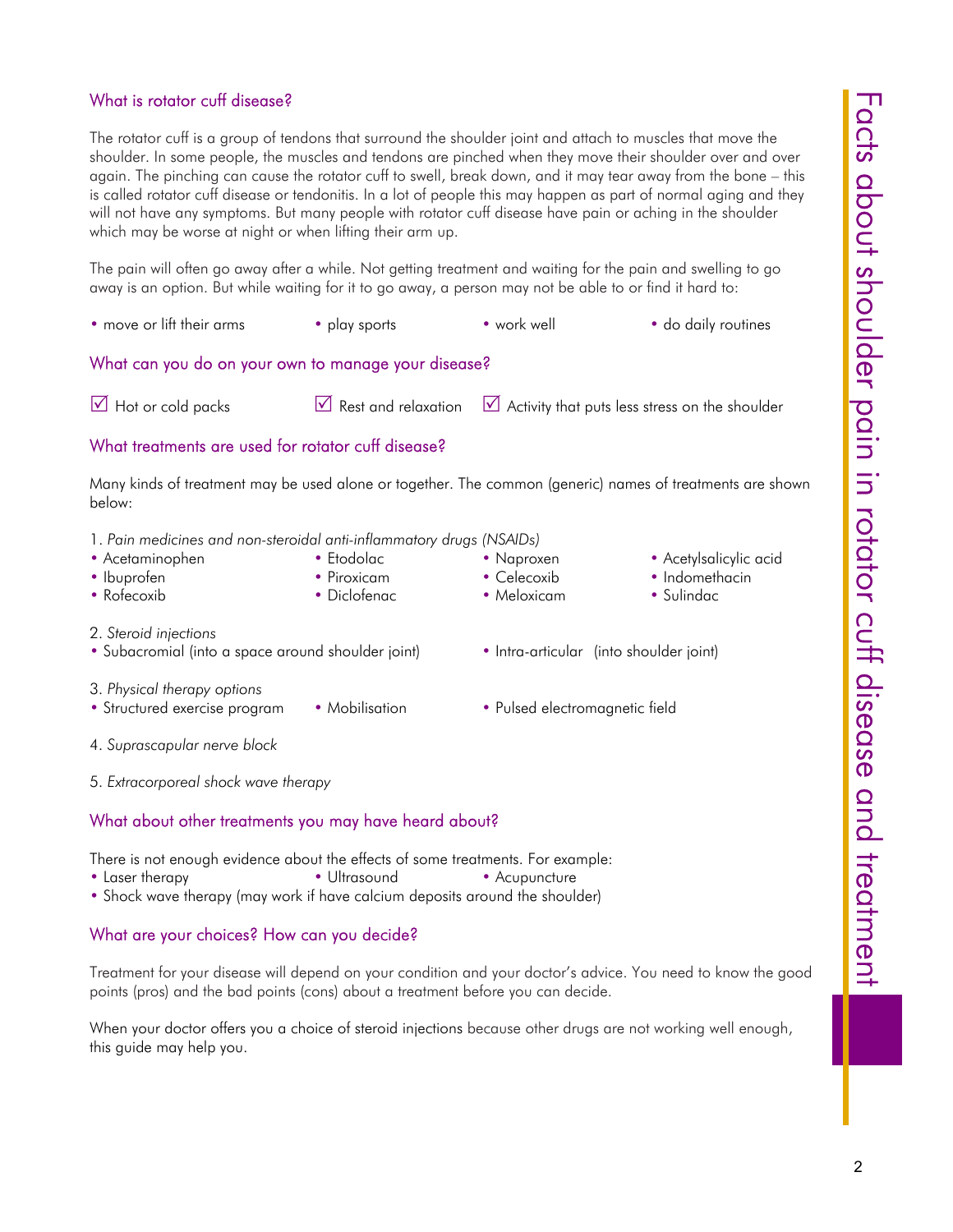### Step 1: Be clear about the choice What are the options?

Should you have a steroid injection when pain is bad and anti-inflammatory drugs are not working to decrease the pain of rotator cuff disease?

Steroid injections are injected into the shoulder.

### When does this choice have to be made? Check  $\vee$  one

Within days Within weeks Within months

# How far along are you with a choice? Check  $\vee$  one

- 
- $\Box$  You have not thought about it yet  $\Box$  You are thinking about the choices
- $\Box$  You are close to making a choice  $\Box$  You have made a choice
- 

# Step 2: What do you think of the pros and cons of steroid injections?

The information below is from 12 studies that tested steroid injections in people with rotator cuff disease. These studies lasted up to 1 year.

| PROS AND CONS OF STEROID INJECTIONS                                              |                                       |  |                                                                                                                            |                                       |  |  |  |  |
|----------------------------------------------------------------------------------|---------------------------------------|--|----------------------------------------------------------------------------------------------------------------------------|---------------------------------------|--|--|--|--|
| <b>PROS</b>                                                                      | How much<br>does it matter<br>to you? |  | <b>CONS</b>                                                                                                                | How much<br>does it matter<br>to you? |  |  |  |  |
| Pain and movement in the<br>shoulder may improve with a<br>subacromial injection |                                       |  | Pain may go away on its own                                                                                                |                                       |  |  |  |  |
| Ability to do daily routine<br>may improve with a<br>subacromial injection       |                                       |  | Improved pain, movement and<br>ability to daily routine after an<br>injection may not last long                            |                                       |  |  |  |  |
| Quicker relief compared to<br>waiting                                            |                                       |  | Temporary side effects: facial<br>flushing, pain where injection<br>occurs, rise in blood sugar in<br>people with diabetes |                                       |  |  |  |  |
| Avoid the risk of major<br>stomach side effects if<br>NSAIDs are not taken       |                                       |  | May not be better than non-<br>steroidal anti-inflammatory<br>drugs (NSAIDs)                                               |                                       |  |  |  |  |
| Other pros:                                                                      |                                       |  | Personal cost of injection                                                                                                 |                                       |  |  |  |  |
|                                                                                  |                                       |  | Other cons:                                                                                                                |                                       |  |  |  |  |

# What do you think of having a steroid injection? Check  $\boxtimes$  one

You are willing to take this treatment Pros matter more to you than the Cons

 $\Box$  and  $\Box$  and  $\Box$  and  $\Box$  and  $\Box$  and  $\Box$  and  $\Box$ 

Unsure You are not willing to take this treatment Cons matter more to you than the Pros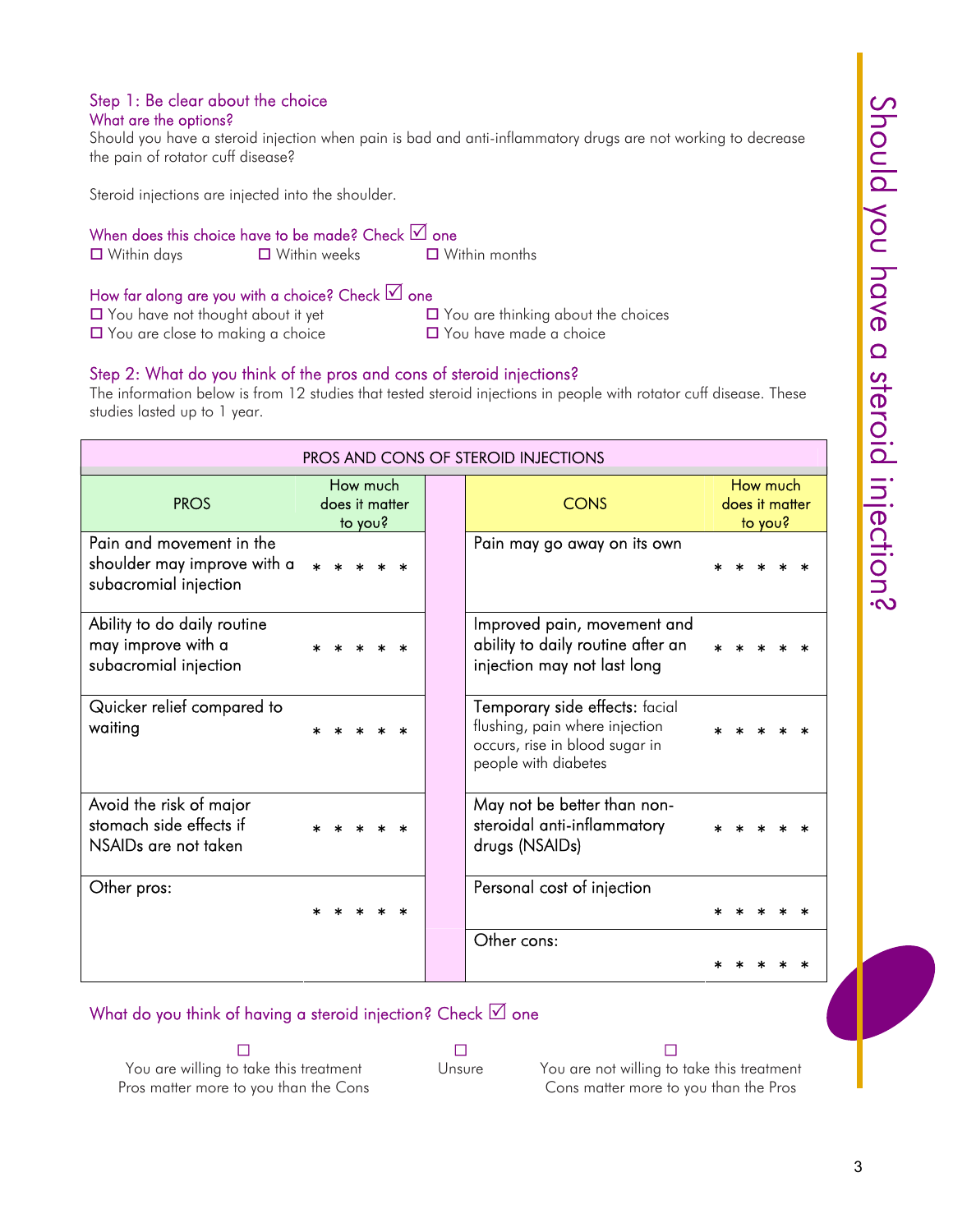# Step 3: What role do you want to have in choosing your treatment? Check  $\boxdot$  one

 $\Box$  I prefer to choose on my own after listening to the opinions of others.

 $\Box$  I prefer to share the choice with:  $\Box$ 

 $\Box$  I prefer someone else choose for me, namely:

# Step 4: Find out what else you need to help you make the choice

| <b>Facts</b>  | Do you know which options you have?                                                                                      | $\Box$ Yes               | □ No         |  |
|---------------|--------------------------------------------------------------------------------------------------------------------------|--------------------------|--------------|--|
|               | Do you know both the good and bad points of each<br>option?                                                              | $\Box$ Yes               | П No         |  |
|               | Are you clear about which good and bad points matter                                                                     |                          |              |  |
| <b>Values</b> | most to you?                                                                                                             | $\Box$ Yes               | $\Box$ No    |  |
| Support       | Do you have enough support and advice from others to<br>make a choice?<br>Are you choosing without pressure from others? | $\Box$ Yes<br>$\Box$ Yes | П No<br>□ No |  |
| Certaintv     | Do you feel sure about the best choice for you?                                                                          | Yes<br>$\mathsf{L}$      | ∐ No         |  |

*If you answered "No" to many of these questions, you should talk to your doctor.*

# Step 5: Plan the next steps

#### What do you need to do before you make this choice?

For example – talk to your doctor, read more about this treatment and other treatments.

# Step 6: Share your answers on this form with your doctor

It will help your doctor understand what you think about this treatment.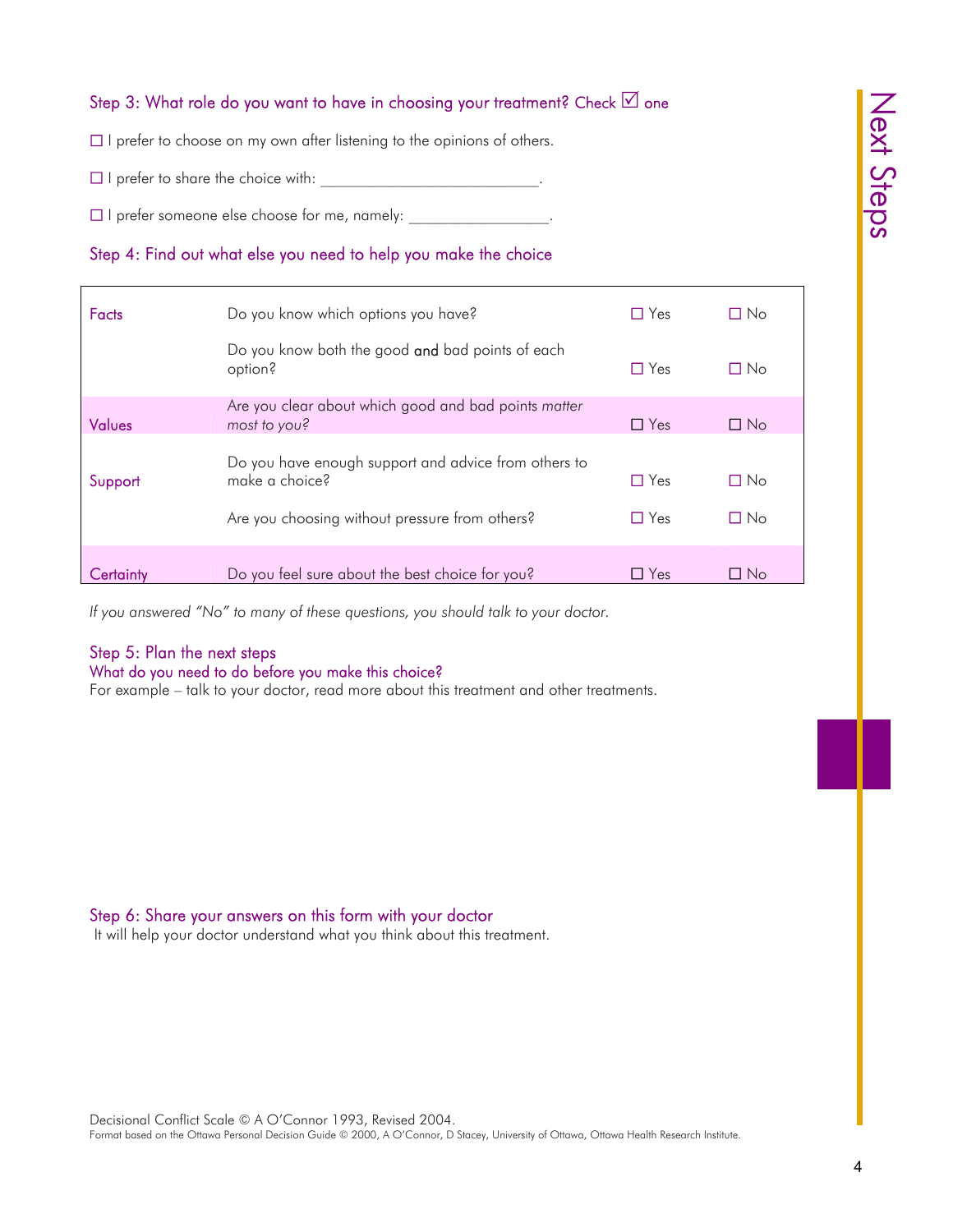# Appendix A: Key Words are Defined

Rotator cuff disease: the rotator cuff is a group of tendons that surround the shoulder joint and attach to muscles that move the shoulder. In some people, the muscles and tendons are pinched when they move their shoulder over and over again. The pinching can cause the rotator cuff to swell, break down, and it may tear away from the bone – this is called rotator cuff disease or tendonitis. In a lot of people this may happen as part of normal aging and they will not have any symptoms. But many people with rotator cuff disease have pain or aching in the shoulder which may be worse at night or when lifting their arm up.

The pain will often go away after a while. Not getting treatment and waiting for the pain and swelling to go away is an option. But while waiting for it to go away, a person may not be able to or find it hard to:

• move or lift their arms • play sports • work well • do daily routines

Pain varies from person to person. When it is severe, it can limit your daily routines at home and at work. Also, it can get in the way of how you feel in general about your well-being.

Steriod injections: Steroids (corticosteroids) can be injected by a needle into and around joints to relieve pain and swelling. Many different types of steroids can be injected. Steroids can also be injected into different parts of the joint or around the joint depending on where the doctor thinks the problem is.

"Intra-articular" injections means the steroids are injected into the joint. Other names of injections usually refer to where the injection is made (for example, a subacromial injection is an injection into the subacromial space at the shoulder).